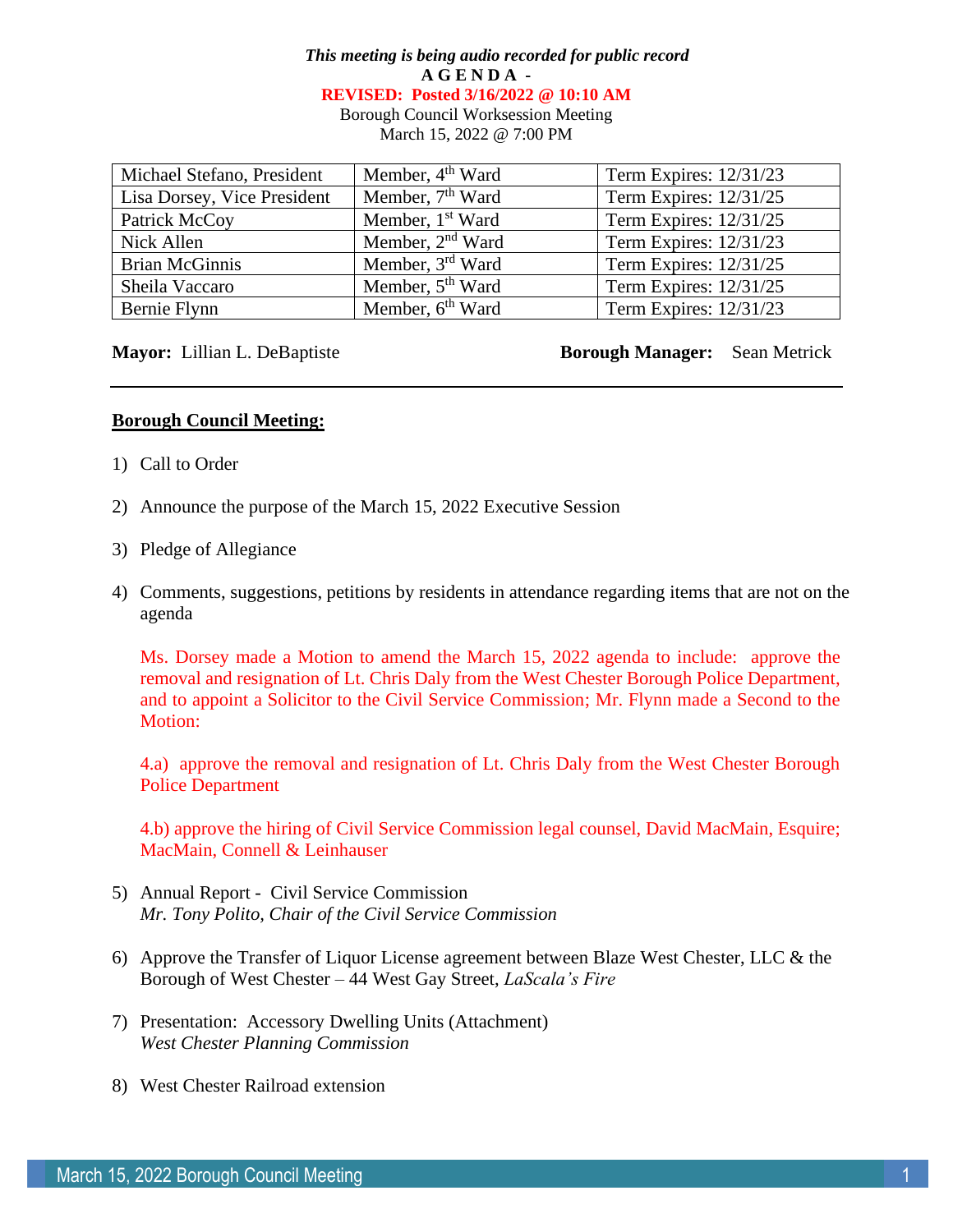#### *Administration, Communication & Technology Committee*

9) Approve Borough of West Chester meeting room policy (Attachment)

*Committee Recommendation 3-0*

#### *Public Works Committee*

| 10) Approve stormwater easements: Pipe Replacement Project (Attachment) |  |  |
|-------------------------------------------------------------------------|--|--|
|-------------------------------------------------------------------------|--|--|

- a) Parcel # 1-12-167 423 College Avenue, Marcocci
- b) Parcel # 1-12-137.1 516 Spring Grove Lane, Markoski
- c) Parcel # 1-5-79 317 E. Marshall Street, Korbonits

*Committee Recommendation 3-0*

11) Approve wastewater bids: (Attachment)

a) Supply and delivery of soda ash *one year contract - Univar Solutions, Inc. - \$81,060.00*

b) Supply and delivery of aluminum chloride hydroxide sulfate *two-year contract - SALCO, Inc. - \$149,050.00*

*Committee Recommendation 3-0*

12) Consider request from the CRC Watershed Association and West Chester Green Team, for assistance with the annual Goose Creek Clean-up on March 26, 2022, to provide use of the Public Works Department parking lot, and employees to collect trash bags and debris

*Committee Recommendation 3-0*

## *Parking Committee*

13) Approve removing the handicap parking space at 338 East Miner Street; and, the handicap parking space at 104 Price Street (Attachment)

*Committee Recommendation 3-0*

14) Approve free street-level parking for *First Friday*, on Friday, May 6th at 4 PM; and, Friday, October 7<sup>th</sup> at 4 PM (Attachment)

*Committee Recommendation 3-0*

## *Public Safety, Events & Quality of Life*

15) Approve the Gay Street closure 2022, from Memorial Day to Labor Day, 24 hours/7 days (Attachments)

*Committee Recommendation 2-1*

16) Approve a Resolution to adopt the Emergency Operations Plan (Attachment)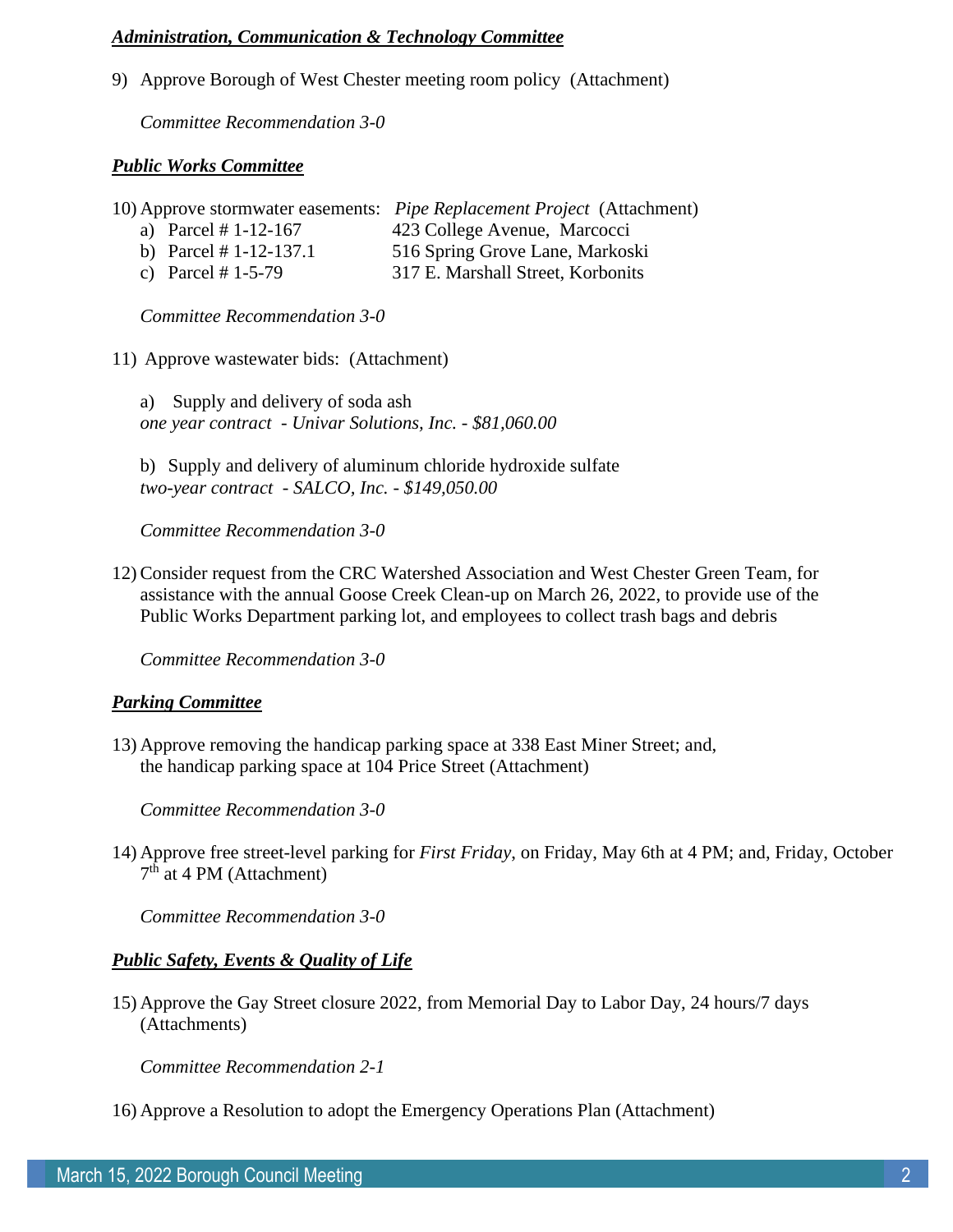*Committee Recommendation 3-0*

#### *Finance & Revenue Committee*

17) Consider preparing requests for proposals for the Borough of West Chester solicitor, auditor and engineers

*Committee Recommendation 3-0*

- 18) Approve appointing the following delegates to the Chester County Tax Collection Committee (Attachment)
	- a. Sean Metrick, Primary Voting Delegate
	- b. Barbara Lionti, First Alternate Voting Delegate
	- c. Nick Allen, Second Alternate Voting Delegate

*Committee Recommendation 3-0*

#### *Smart Growth Committee*

19) Discuss the Tree Commission's linear park concept plan at 400-430 E. Gay Street (Attachment)

*Committee Recommendation 3-0*

20) Approve the preliminary land development application for 250 E. Market Street (Attachment)

*Committee Recommendation 3-0*

21) Approve the lot line change application for 601 & 605 Price Street (Attachment)

*Committee Recommendation 3-0*

22) Approve the proposal by Limoncello Restaurant, 9 North Walnut Street, to add a second dining platform at 5 N. Walnut Street (Attachment)

*Committee Recommendation 3-0*

23) Approve waiving the Borough busking laws for the *Fête de la Musique* event on Tuesday, June 21, 2022 (rain date: June 23, 2022) (Attachment)

*Committee Recommendation 3-0*

24) Approve the recommendation from the Smart Growth Committee for no Solicitor attendance at the Zoning Hearing relative to the following application: (Attachment)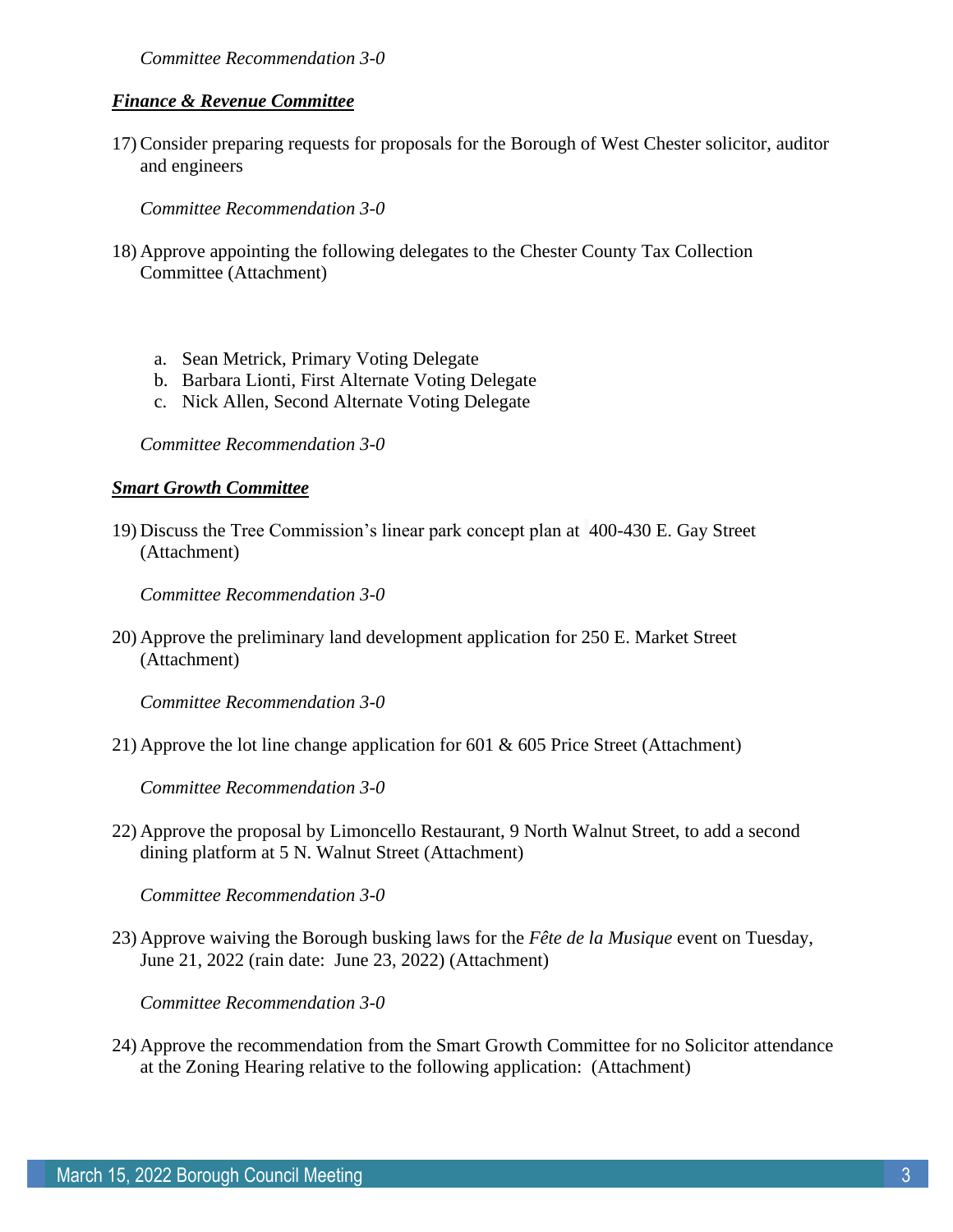1. 118 S. Walnut St; Jonathan Deitch - Applicant seeks relief from Section 112-802.I(4). to allow a deck to be closer than 3ft to the side lot line.

*Committee Recommendation 3-0*

25) Approve the February 2022 HARB Certificates of Appropriateness: (Attachment)

1. 2021-02: 40 E. Gay St-Opa Tavern - Proposed work: Continued discussion of canopy.

**Recommendation: Approved with the following conditions:** The flashing at the edge of the sheet metal standing seam roof will be limited to 1.5" vertically.

2. 2022-03 336 W. Union St.- Proposed work: Renovate carriage house.

**Recommendation: Approved with the following conditions:** *The recommendation for approval is limited to repointing of the brick facades, structural repairs at the interior, and replacement of the roof with a standing seam metal roof. The applicant will return to the HARB with further details on the fenestration improvements planned.* 

3. 2022-04 17 W. Gay St. - Proposed work: Sign.

**Recommendation: Approved with the following conditions**: *That the sign to be installed match the dimensions and details of the pin mounted letter sign that was presented at meeting time at the HARB meeting, superseding the initially submitted sign.*

4. 2022-05 133 N. Church St. - Proposed work: Barber pole & directory sign.

**Recommendation: Approved as presented**

5. 2022-06: 39 S. Church St - Proposed work: Siding (change from HARB #2022-01)

**Recommendation: Approved as presented with the following conditions:** *The James Hardis horizontal plank siding be SMOOTH rather than textured with a 5" exposure.* 

*Committee Recommendation 3-0*

## 26) Other Business:

- a) Approve the February 15 & 16, 2022 Borough Council Meeting Minutes
- b) Consider changing the meeting time of the Borough Council Worksession and Voting Session